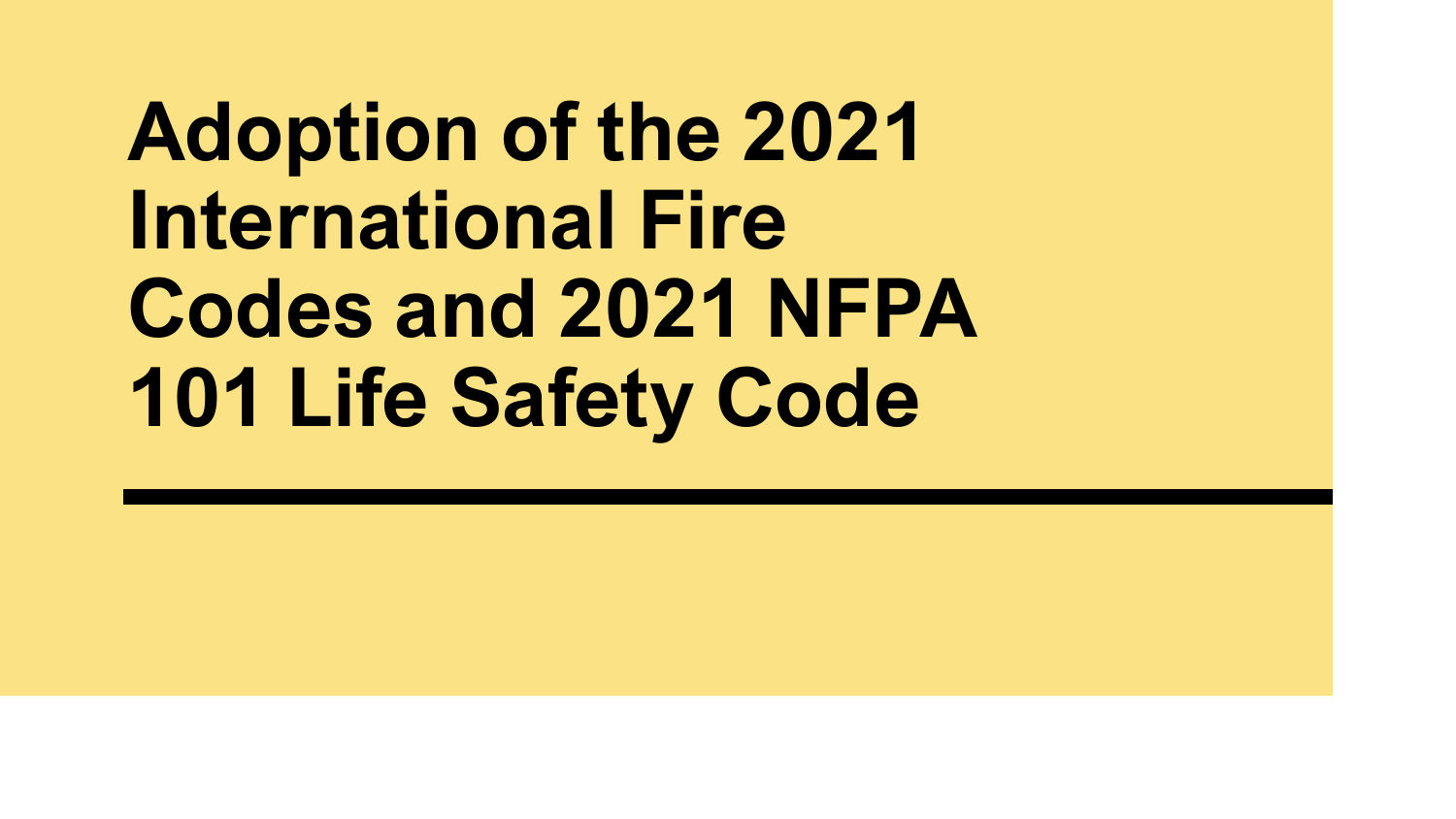## **Highlights**

- **01.** Monitoring of all Fire Suppression Systems
- **02.** Fire Sprinkler information
- **03.** Fire alarm Information
- **04.** High Rise information
- **05.** Closing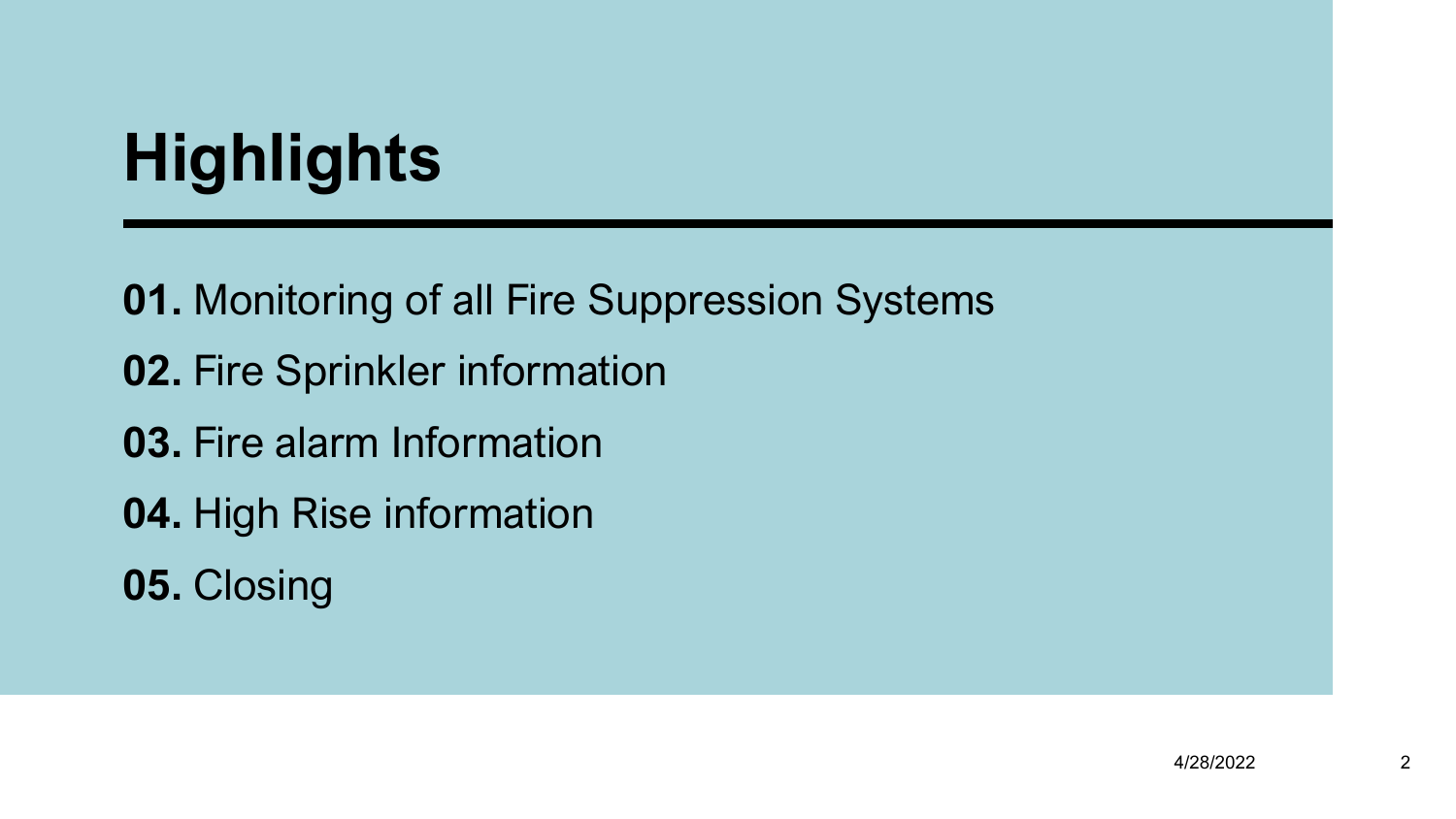#### **Monitoring of all Fire Suppression Systems**

This is done to ensure small restaurants that do not have alarm systems but do have hood systems are staying in compliance. Also, to include FM200 systems that are stand alone systems.

This is not retroactive so it will only apply to new restaurants.

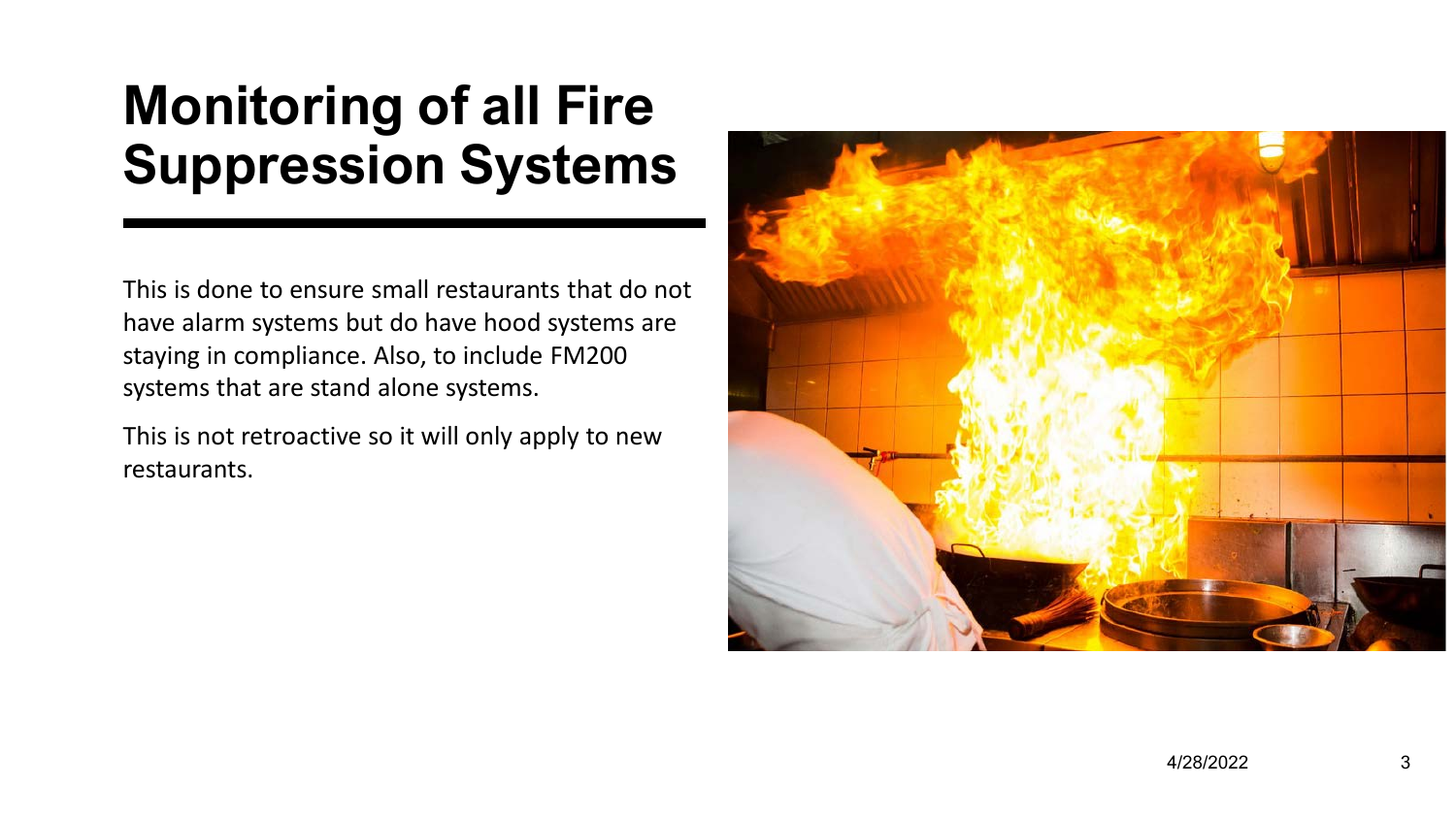#### **Fire Sprinkler Information**

Typically Fire Sprinkler systems are required in any structure that is 12,000sqft or larger or 3 stories in height of greater.

There are other guidelines, such as A2 (Restaurants, bars, etc.) have a sqft. limit of 5000 or occupant load of 100 or more.

Northgate: In the core there are 32 bars

16 have sprinklers

16 non -sprinklered

Currently there are two establishments that are being remodeled, both of which do not meet the requirements to have a fire sprinkler system mandatory.



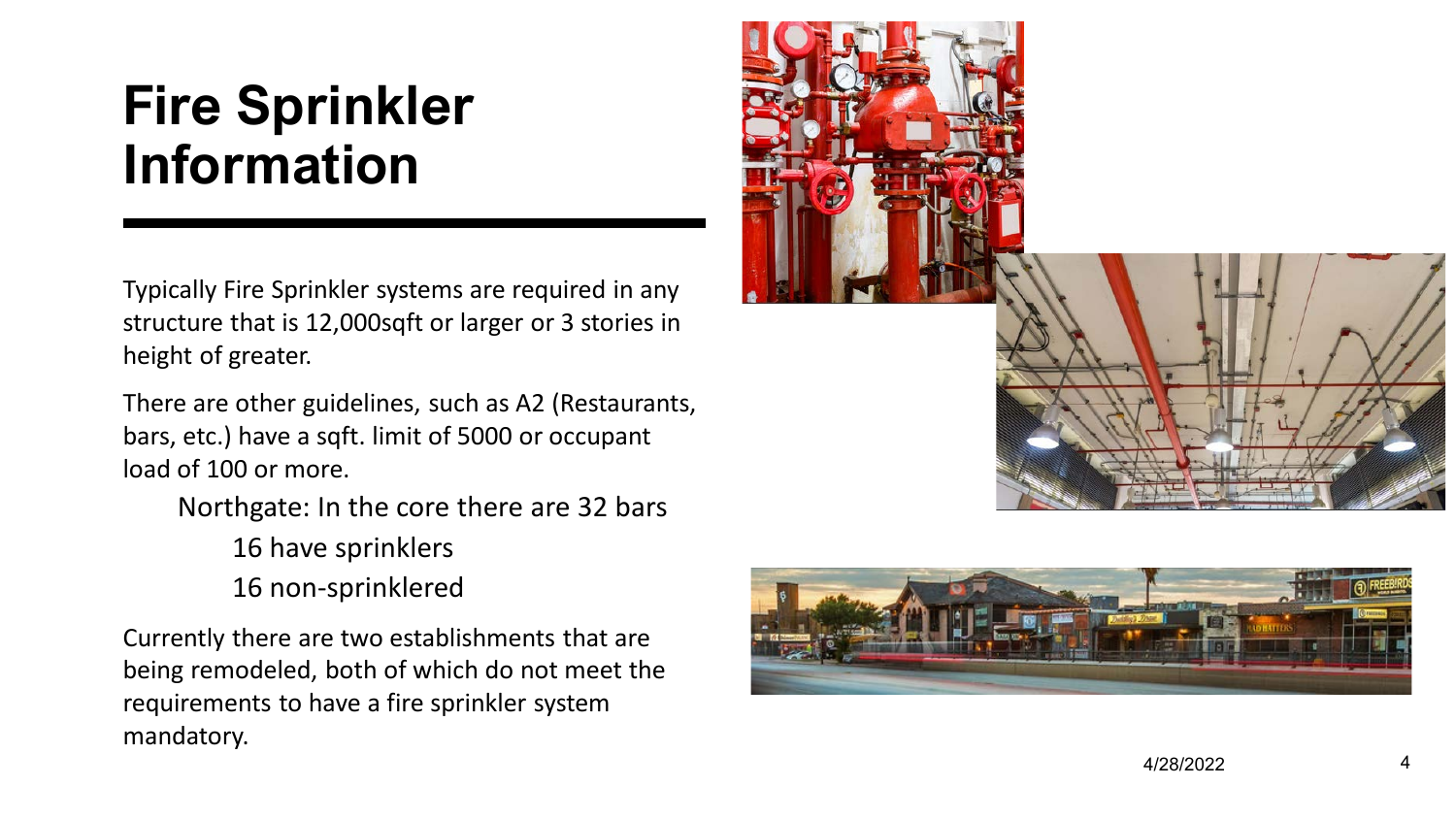### **Fire Alarm Information**

Typically Fire Alarm systems are required in any structure with an occupant load of 300 or more.

There are other guidelines, such as A2 (Restaurants, bars, etc.) have an occupant load of 100 or more requiring a system.

Northgate: Much like the sprinkler systems

- 16 Fire Alarm System
- 16 Non fire alarm systems

Like sprinkler system they did not meet the requirements for mandatory alarm system.

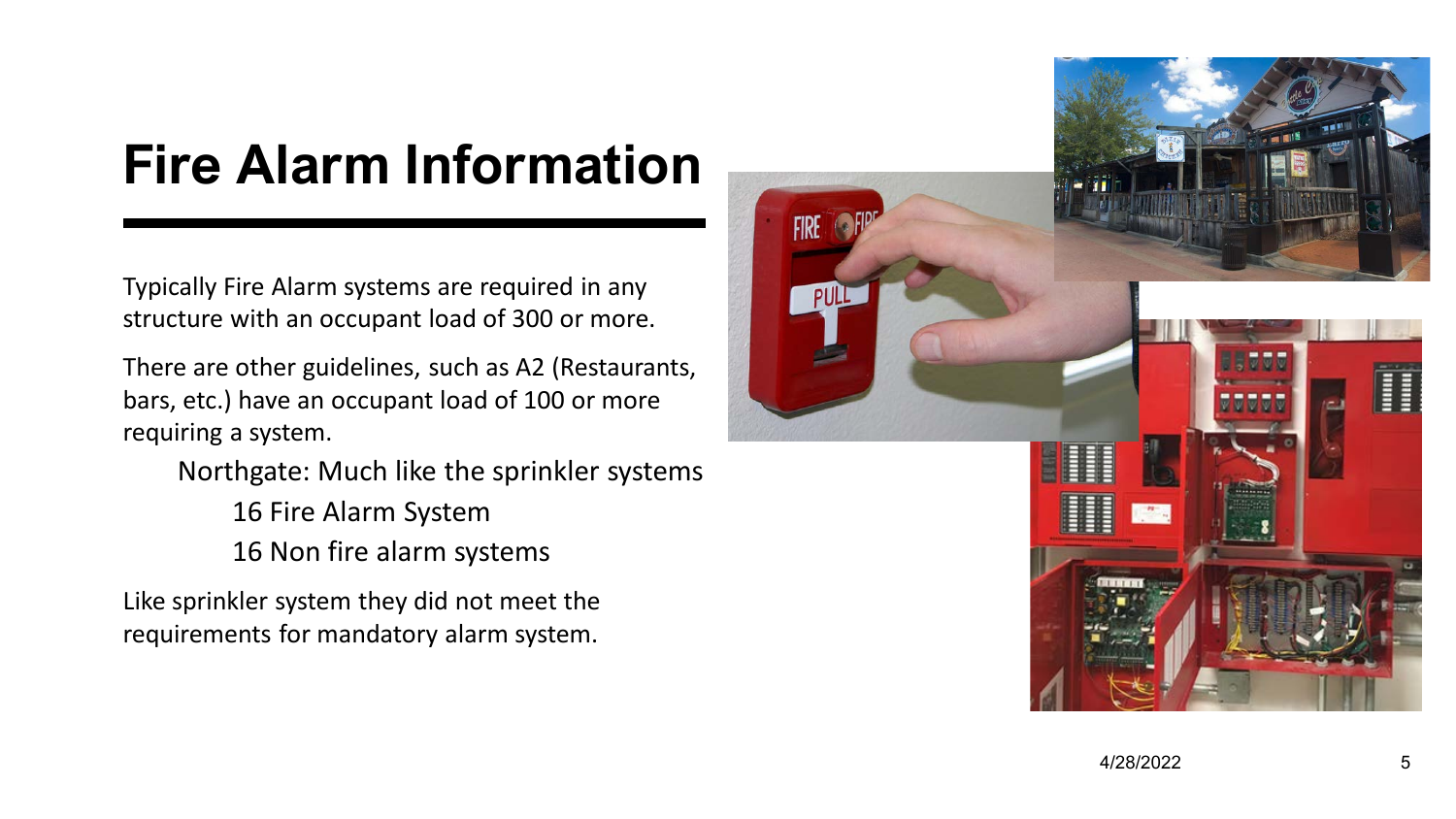#### **High Rise Requirements**

High Rise- A building with an occupied floor located more that 75 feet above the lowest level of fire department vehicle access.

For the fire department, the requirements if designated high rise increase by adding:

- 1. Fire Command Center
- 2. Fire Pump
- 3. Pressurized Stairwells
- 4. 2 FDCs remote from each other
- 5. Voice EVAC Alarm System
- 6. Emergency/Standby Power system